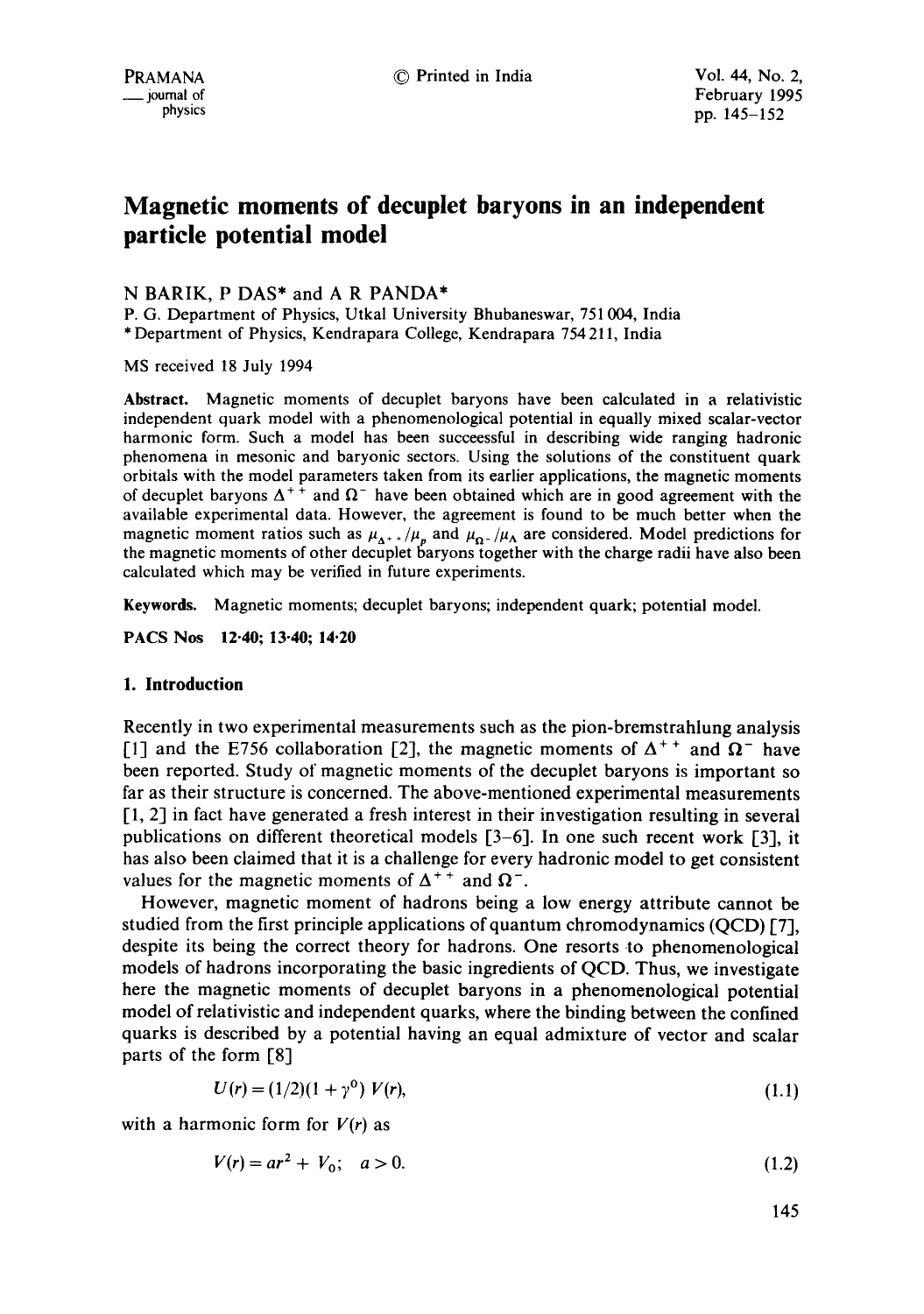## *N Barik et al*

With such a potential, the Dirac equation derivable from a zeroth order quark-Lagrangian-density

$$
\mathcal{L}_q^0(r) = (-i/2)\bar{q}(r)\gamma^\mu \overrightarrow{\partial}_\mu q(r) - \bar{q}(r)[m_q + U(r)]q(r)
$$
\n(1.3)

becomes solvable to yield the static quark orbital solutions for positive frequency as **[8]** 

$$
\psi_{\xi}(\mathbf{r}) = \begin{pmatrix} ig_{\xi}(r)/r \\ (\sigma \cdot \hat{r}) f_{\xi}(r)/r \end{pmatrix} U_{\xi}(\hat{r}); \tag{1.4}
$$

where  $\xi = (l, j, m)$  represents the set of Dirac quantum numbers specifying the corresponding confined eigen modes and  $U_z(f)$  represents the spin angular wave function described as

$$
U_{l,j,m}(\hat{r}) = \sum_{m_l,m_s} \langle l,m_l \frac{1}{2}m_s|j,m\rangle Y_l^{m_l}(\hat{r}), \qquad (1.5)
$$

with

$$
E'_{q} = (E_{q} - V_{0}/2), m'_{q} = (m_{q} + V_{0}/2), \lambda_{q} = (E'_{q} + m'_{q}) = (E_{q} + m_{q}),
$$
  
\n
$$
r_{0q} = (a\lambda_{q})^{-1/4}
$$
\n(1.6)

one obtains the solutions to the reduced radial equations for  $f_{\xi}(r)$  and  $g_{\xi}(r)$  leading to the bound state conditions for the independent quarks as [8]

$$
(\lambda_q/a)^{1/2}(E'_q - m'_q) = (4n + 2l - 1),\tag{1.7}
$$

which in turn gives the zeroth order binding energy for quarks inside the hadron for different eigen modes.

However, in the present calculation to estimate the magnetic moments of the decuplet baryons in their ground states, one requires only the lowest eigen modes in the positive frequency sector which when explicitly written become

$$
\psi_{1S1/2}(\mathbf{r}) = \frac{1}{\sqrt{4\pi}} \left( \frac{i g_q(r)/r}{(\sigma \cdot \hat{r}) f_q(r)/r} \right) \chi_{\uparrow}.
$$
\n(1.8)

with the spinors as

$$
\chi_{\uparrow} = \begin{pmatrix} 1 \\ 0 \end{pmatrix} \text{ and } \chi_{\downarrow} = \begin{pmatrix} 0 \\ 1 \end{pmatrix}.
$$
 (1.9)

Further, the reduced radial parts in the upper and the lower components of the solution for a particular flavor  $q$  when evaluated become

and

$$
g_q(r) = N_q(r/r_{0q}) \exp(-r^2/2r_{0q}^2)
$$
  

$$
f_q(r) = -\frac{N_q}{\lambda_q r_{0q}} (r/r_{0q})^2 \exp(-r^2/2r_{0q}^2)
$$
 (1.10)

with the normalization constant calculated as

$$
N_q = \left[ \frac{8\lambda_q}{\sqrt{\pi}r_{0q}} \cdot \frac{1}{(3E_q' + m_q')} \right]^{1/2}.
$$
 (1.11)

146 Pramana- J. Phys., Vol. 44, No. 2, February 1995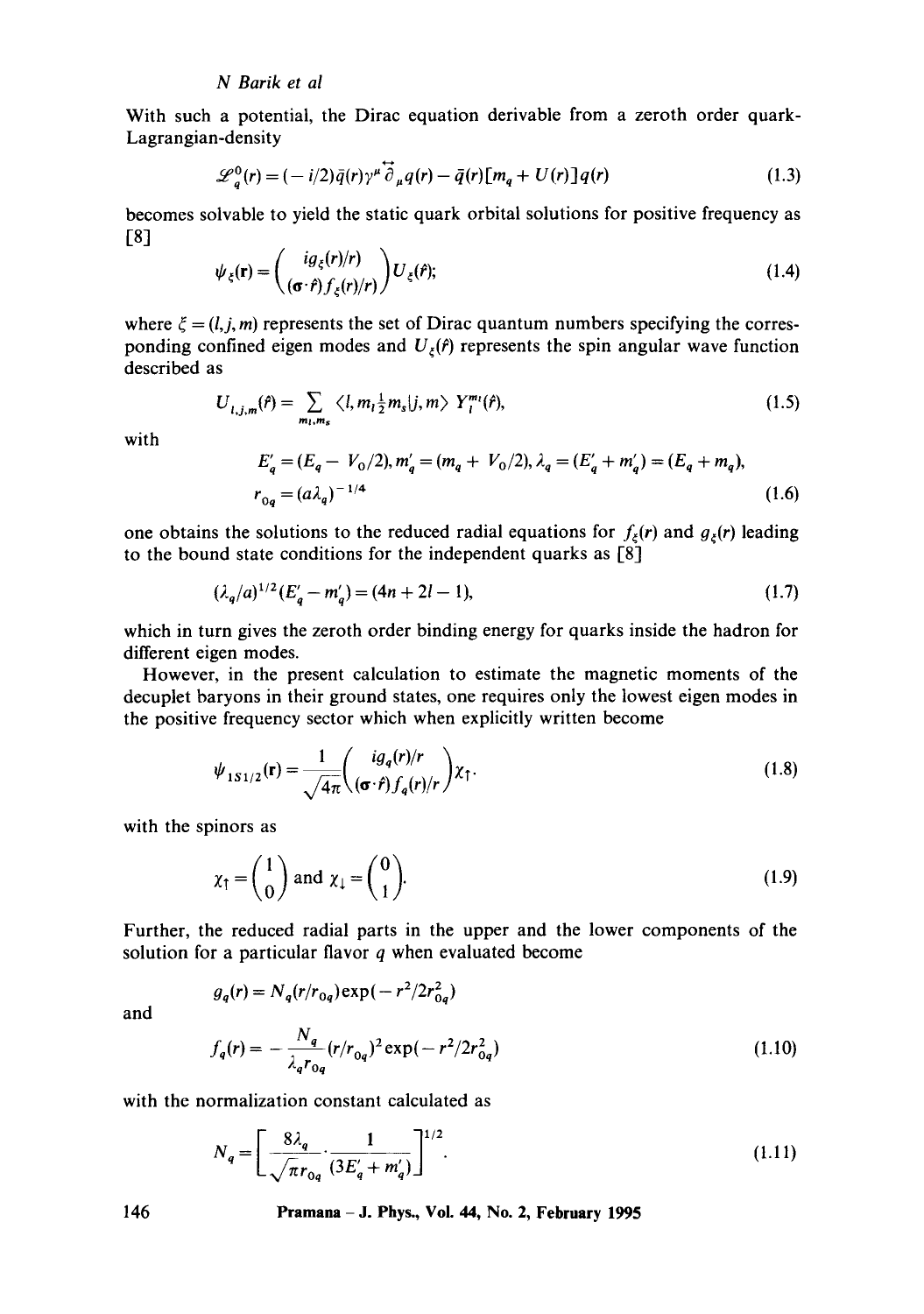## *Magnetic moments of decuplet baryons*

In its earlier applications, the present model with chiral symmetry restoration has been proved to be a simple and successful alternative to the cloudy bag model (CBM). It has also been successful in explaining the leptonic decays of light neutral vector mesons [9] and radiative transitions between vector and pseudoscalar mesons [10] as well as in estimating the pseudoscalar decay constants [11] and the top quark mass from the weak mixing between  $B_d^0$  and  $\bar{B}_d^0$  mesons [12]. Most recently, it has also been able to estimate correctly the electromagnetic polarizabilities of proton [13]. This model was also used earlier to study several low energy phenomena in baryonic sector such as mass spectrum [14], weak electric form factors [15] and magnetic moments [16] of octet baryons as well as their charge radii and electromagnetic form factors [8]. Also in the light meson sector, the model was applied successfully to estimate ( $q \bar{q}$ ) pion mass in consistency with that of PCAC-pion [17] and  $(\varrho - \pi)$  as well as  $(\varrho - \omega)$  mass splittings [18]. In view of these successes of the model in explaining varieties of hadronic phenomena, we apply it here to estimate the magnetic moments ofdecuplet baryons to see if it can meet the challenge described in ref. [3].

We organize the present article as follows. In  $\S 2$ , we estimate the magnetic moments of decuplet baryons. In §3, we discuss our results and compare them with other model calculations and experimental results.

#### **2. Magnetic moments of decuplet baryons**

The magnetic moment vector  $\mu_a$  of a confined quark inside the baryon core is expressed in terms of the electromagnetic current in a conventional manner as

$$
\mu_q = (1/2) \int dr (r \times J_{em}), \qquad (2.1)
$$

where the current  $J_{em}$  when expressed in terms of confined quark wave functions of the present potential model becomes,

$$
\mathbf{J}_{\rm cm} = e \, e_q \bar{\psi}_q(\mathbf{r}) \gamma \psi_q(\mathbf{r})
$$

which when substituted in the expression  $(2.1)$  yields

$$
\mu_q = (1/2)e \, e_q \int \mathrm{d}\mathbf{r} \, \psi_q^{\dagger}(\mathbf{r})(\mathbf{r} \times \alpha)\psi_q(\mathbf{r}) \tag{2.2}
$$

where  $e$  and  $e_q$  are the magnitudes of proton charge and the electric charge of quark (in units of proton charge) respectively. However, with the conventional identification of  $(\mu_q)_z$  to be the magnetic moment of the quark, we obtain

$$
\mu_q = (1/2)e \, e_q \int \mathrm{d}\mathbf{r} \, \psi_q^\dagger(\mathbf{r})(\mathbf{r} \times \alpha)_z \psi_q(\mathbf{r}), \tag{2.3}
$$

where  $\psi_q(\mathbf{r})$  is the ground state wave function of quarks. Thus, using eqs (1.8)-(1.11) the expression for the magnetic moment of quark of flavor  $q$  becomes

$$
\mu_q = \frac{4M_P e_q}{(3E_q' + m_q')}nm.
$$
\n(2.4)

**Pramana - J. Phys., Vol. 44, No. 2, February 1995 147**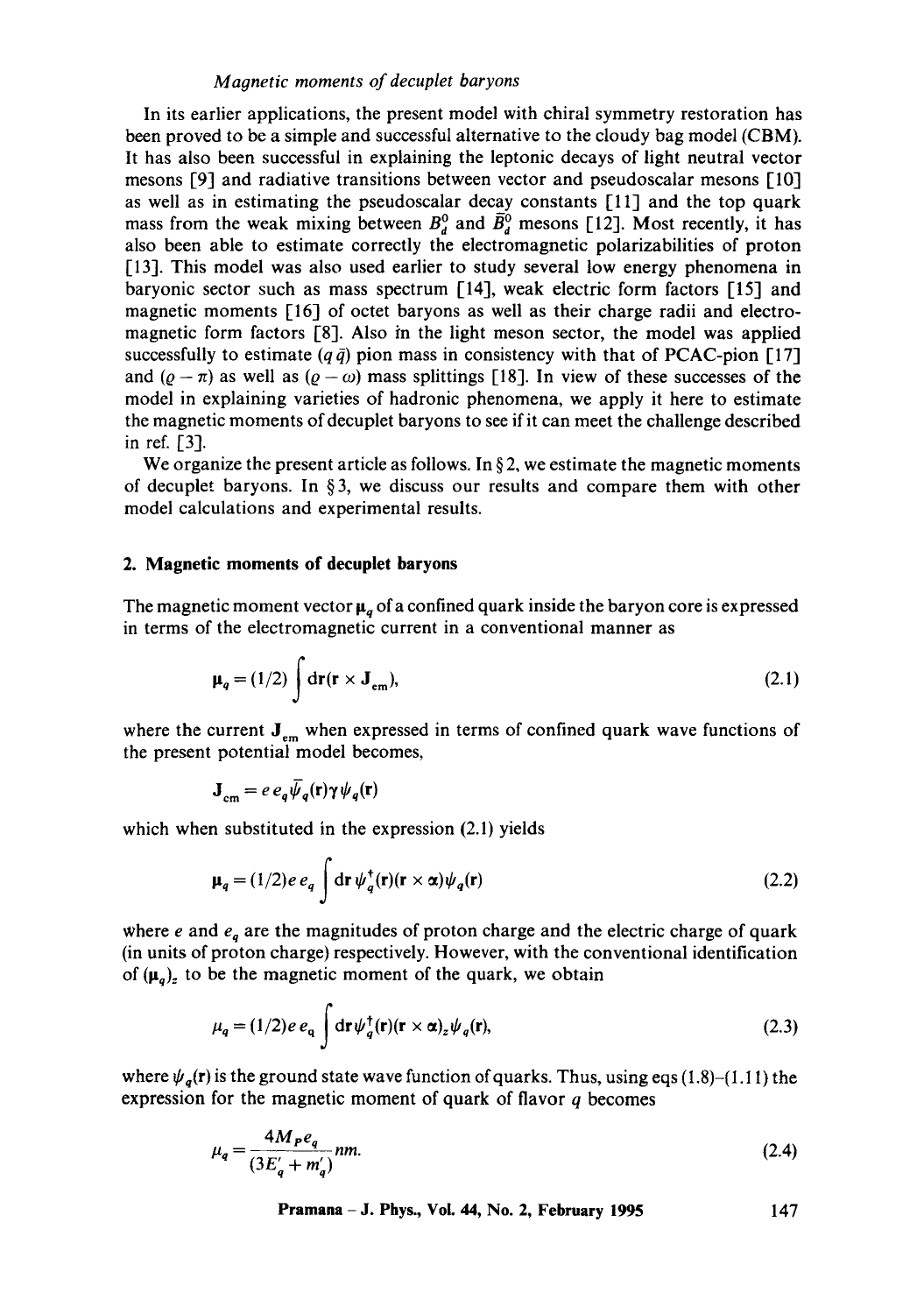## *N Barik et al*

with  $M<sub>P</sub>$  as the mass of the proton. Next, with the usual assumptions of quark addivitity, the quark core contribution towards the magnetic moments of the decuplet baryons can be obtained from the defining relation described as

$$
\mu_B^0 = \left\langle B_{3/2} \middle| \sum_q \mu_q \sigma_{qz} \middle| B_{3/2} \right\rangle
$$
\n(2.5)

with  $\mu_q$ 's as the individual quark magnetic moments as described in (2.4). However, a consideration of the normalized decuplet baryon state along with their appropriate spin, flavor and isospin configurations yields (2.5) to

$$
\mu_B^0 = \sum_q \mu_q,\tag{2.6}
$$

which results effectively to the fact that the magnetic moment of a decuplet baryon as the sum of their respective individual quark magnetic moments, as expected. Thus, with (2.4), it yields to an explicit expression for the magnetic moment of a baryon in the decuplet as

$$
\mu_B^0 = 4M_P \sum_{q} \frac{e_q}{(3E_q' + m_q')}.
$$
\n(2.7)

However, we may note here that the estimation of the magnetic moment in (2.7) considers only the independent motion of the quarks inside the baryon core and such a consideration does not lead to a state of definite total momentum as it should represent the physical state of the baryon. Hence, appropriate correction due to the centre-of-mass-motion must be taken into consideration. In doing so we would follow the same prescription as adopted in ref.  $[8]$  so as to obtain the centre-of-mass-motion corrected expression for the magnetic moment of a decuplet baryon as

$$
\mu_B = \left[2\mu_B^0 + \frac{Q_B}{3}\left(\frac{M_P}{M_B}\right)(1 - \delta_B^2)/(1 + \delta_B^2)\right].
$$
\n(2.8)

Here the quantity  $\delta_B^2$  in terms of which the centre-of-mass-motion correction is effected is defined in accordance with ref.  $[8]$  as,

$$
\delta_B^2 = \langle M_B^2 / E_B^2 \rangle = [1 - \langle P_B^2 \rangle / E_B^2]
$$
 (2.9)

with the centre-of-mass momentum  $P_B$  obtained through the expression

$$
\langle \mathbf{P}_{B}^{2} \rangle = \sum_{q} \langle p_{q}^{2} \rangle = \sum_{q} \frac{(11 E_{q}^{\prime} + m_{q}^{\prime})(E_{q}^{\prime 2} - m_{q}^{\prime 2})}{6(3E_{q}^{\prime} + m_{q}^{\prime})}.
$$
 (2.10)

We must note here that  $M_B$  and  $Q_B$  in (2.8) are respectively the observed mass and the charge (in units of proton charge) of the baryons. The total energy of the baryon  $E_B$  is obtained through the relativistic mass energy relation as  $(\langle P_A^2 \rangle + M_B^2)^{1/2}$ .

One can also estimate the charge radii of the decuplet baryons within the framework of the present potential model at the quark core level, from its defining relation as

$$
\langle \mathbf{r}^2 \rangle_B = \left\langle B_{3/2} \left| \sum_q e_q \langle \mathbf{r}_q^2 \rangle \right| B_{3/2} \right\rangle \tag{2.11}
$$

148 **Pramana - J. Phys., gol. 44, No. 2, February 1995**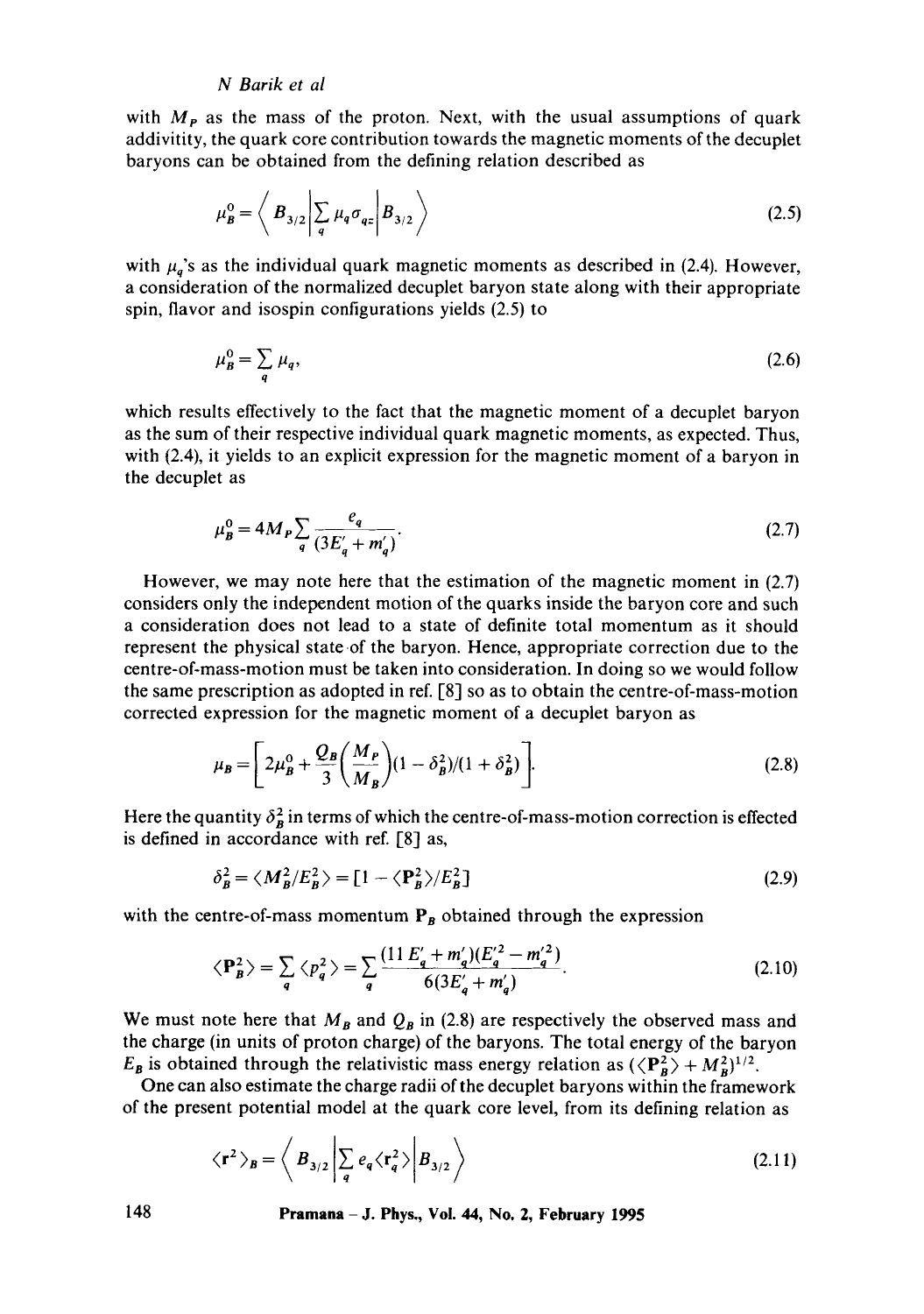which with the normalised decuplet baryon state  $|B_{3/2}\rangle$  and the reduced orbital solutions of the model becomes

$$
\langle \mathbf{r}^2 \rangle_B^0 = \frac{3}{2} \sum_q e_q \frac{(11 E_q' + m_q')}{(3 E_q' + m_q') (E_q'^2 - m_q'^2)}.
$$
\n(2.12)

Again, with the prescription of ref. [8], the centre-of-mass-motion corrected expression for the charge radius of a baryon in the decuplet becomes

$$
\langle \mathbf{r}^2 \rangle_B' = 3[\langle \mathbf{r}^2 \rangle_B^0 - Q_B \langle \mathbf{R}^2 \rangle]/(2 + \delta_B^2)
$$
 (2.13)

where  $\langle \mathbb{R}^2 \rangle$  is the mean square centre-of-mass radius and the expression for it in terms of the model parameters is written as

$$
\langle \mathbf{R}^2 \rangle = \frac{3}{2E_B^2} \sum_q E_q^2 \frac{(11 E_q' + m_q')}{(3 E_q' + m_q') (E_q'^2 - m_q'^2)}.
$$
 (2.14)

#### **3. Results and discussion**

We now estimate the magnetic moments of decuplet baryons using the expression obtained in the earlier section. We must point out here that there exists only a couple of data points in this sector corresponding to the magnetic moments measured for  $\Delta^{++}$  and  $\Omega^-$  and a satisfactory reproduction of these two measured quantities in the present model with as many as five parameters (such as  $a, V_0, m_u, m_d$  and  $m_s$ ) may not appear to be a big achievement for the model. Therefore instead of searching afresh the appropriate values for the model parameters to fit the measured magnetic moments of  $\Delta^{++}$  and  $\Omega^-$ , we prefer to take the same set of parameters with which the model in its earlier applications has successfully described wide ranging phenomena in the mesonic and baryonic sectors [8-17]. In that case we would be having effectively no free parameters in the present calculation which on reproducing the measured magnetic moments of  $\Delta^{++}$  and  $\Omega^-$  to a reasonable extent can add to the credibility of the model. Hence, we take the model parameters such as the flavor independent potential parameters and the quark masses from the earlier applications of the model  $[8-17]$  as

$$
(a, V_0) = (0.017166 \,\mathrm{GeV}^3, -0.1375 \,\mathrm{GeV})
$$

and

$$
m'_{u} = m'_{d} = 0.01 \text{ GeV}; m'_{s} = 0.247 \text{ GeV}. \tag{3.1}
$$

Then the binding energies of the quarks in their lowest eigen mode; which are relevant to the present calculation and are derivable from the solution of the bound state condition in (1.7), become

$$
E'_{u} = E'_{d} = 0.54 \text{ GeV}; \quad E'_{s} = 0.65975 \text{ GeV}. \tag{3.2}
$$

Thus with these parameters and expressions (2.7) and (2.8) of the earlier section, we estimate the uncorrected and the corrected magnetic moments for all the decuplet baryons and report them in table 1, where we observe a reasonable agreement with the available experimental data [1, 2]. In fact for  $\Delta^{++}$ ; the centre-of-mass-motion corrected estimation is a little higher than the corresponding measured value.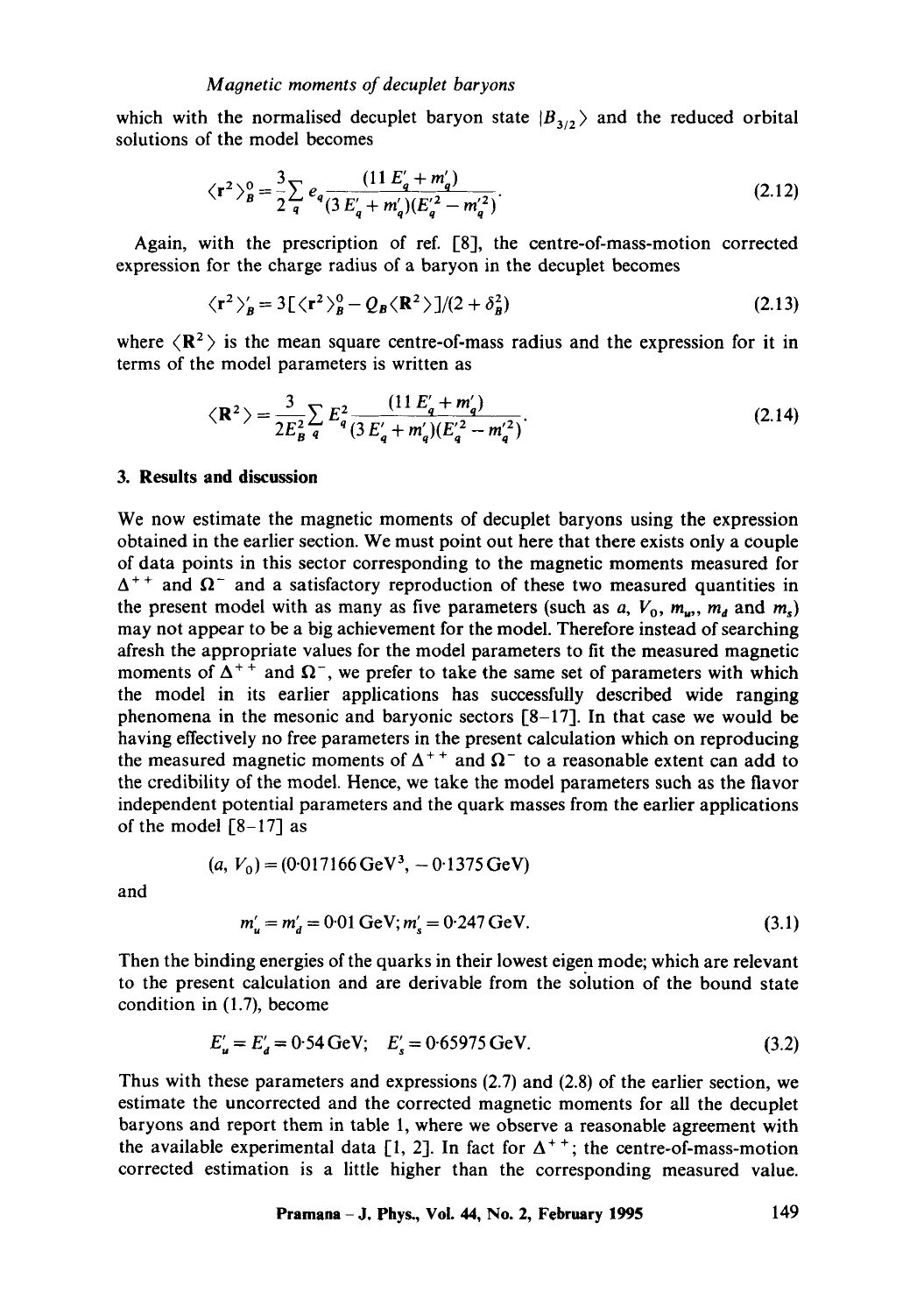| investigation compared with the experiment and other theoretical<br>of decuplet baryons in the present in |
|-----------------------------------------------------------------------------------------------------------|
|-----------------------------------------------------------------------------------------------------------|

|         | Present investigation                                        |                      | Ref.                                                                      | kei<br>K                      |      |                           |                |                          |
|---------|--------------------------------------------------------------|----------------------|---------------------------------------------------------------------------|-------------------------------|------|---------------------------|----------------|--------------------------|
| uncorr. | $\delta^2$                                                   | corr.                | $[3]$                                                                     | [4]                           |      | et<br>[6]                 | kef.<br>[19]   | Expt.<br>[1.7]           |
|         |                                                              |                      |                                                                           |                               | 6.54 | 60.9                      |                | $4.52 \pm 0.50$          |
|         |                                                              |                      |                                                                           | $4.53$<br>$2.09$              |      |                           |                |                          |
|         |                                                              |                      | 4388<br>428                                                               | $-0.36$                       |      | $rac{3.00}{0.6}$          |                |                          |
|         | 0.797<br>0.7975<br>0.7975 13.327<br>0.827<br>0.8327<br>0.838 | 8<br>888888<br>62888 |                                                                           |                               |      |                           | 55383556635565 | $\overline{1}$           |
|         |                                                              |                      |                                                                           | $-2.80$<br>2.55               |      |                           |                | ļ                        |
|         |                                                              |                      |                                                                           |                               |      |                           |                | í                        |
|         |                                                              | $2.34$<br>0.45       |                                                                           | $-0.02$<br>$-2.60$<br>$-0.40$ |      | $3.58$<br>$3.58$<br>$2.5$ |                |                          |
|         |                                                              |                      |                                                                           |                               |      | 0.58                      |                | $\overline{\phantom{a}}$ |
| $-1.89$ |                                                              | 2.09                 | $-2.38$<br>$-1.82$<br>$-0.27$<br>$-1.36$<br>$-1.36$<br>$-1.36$<br>$-1.41$ | 2.31                          |      | 2:08                      | 2.20           |                          |
| 1.68    |                                                              | 1.85                 | 2.35                                                                      | $-1.98$                       | 2.52 | $1 - 73$                  | 1.83           | $-1.94 \pm 0.22$         |

| <b>Magnetic</b><br>noment                                                                | Present<br>investigation<br>uncorr. corr.           |                |                            |                              |                                   |                      |              |                                                                          |
|------------------------------------------------------------------------------------------|-----------------------------------------------------|----------------|----------------------------|------------------------------|-----------------------------------|----------------------|--------------|--------------------------------------------------------------------------|
|                                                                                          |                                                     |                | Ref.<br>[3]                | Rei<br>[म]                   | Ref.<br>[5]                       | Ref.<br>[6]          | Ref.<br>[19] | Expt.<br>[1,2]                                                           |
|                                                                                          |                                                     |                |                            |                              |                                   |                      |              |                                                                          |
|                                                                                          |                                                     |                |                            |                              |                                   |                      |              |                                                                          |
|                                                                                          | $rac{60}{4}$ $rac{60}{1}$ $rac{60}{1}$ $rac{60}{1}$ | 38888<br>38188 | $4.69$<br>$4.23$<br>$4.34$ | $4.58$<br>$-1.88$<br>$-1.73$ | 5 3 3 3 4<br>5 3 5 5 7<br>5 7 8 9 | 09<br>2357<br>241-29 |              | $4.52 \pm 0.50$<br>1.62 $\pm$ 0.18<br>1.94 $\pm$ 0.22<br>3.16 $\pm$ 0.28 |
| $\mu_{\Delta^+}$ , $\mu_{\mu}$<br>$\mu_{\Omega^-}$<br>$\mu_{\Omega^-}$ / $\mu_{\Lambda}$ |                                                     |                |                            |                              |                                   |                      |              |                                                                          |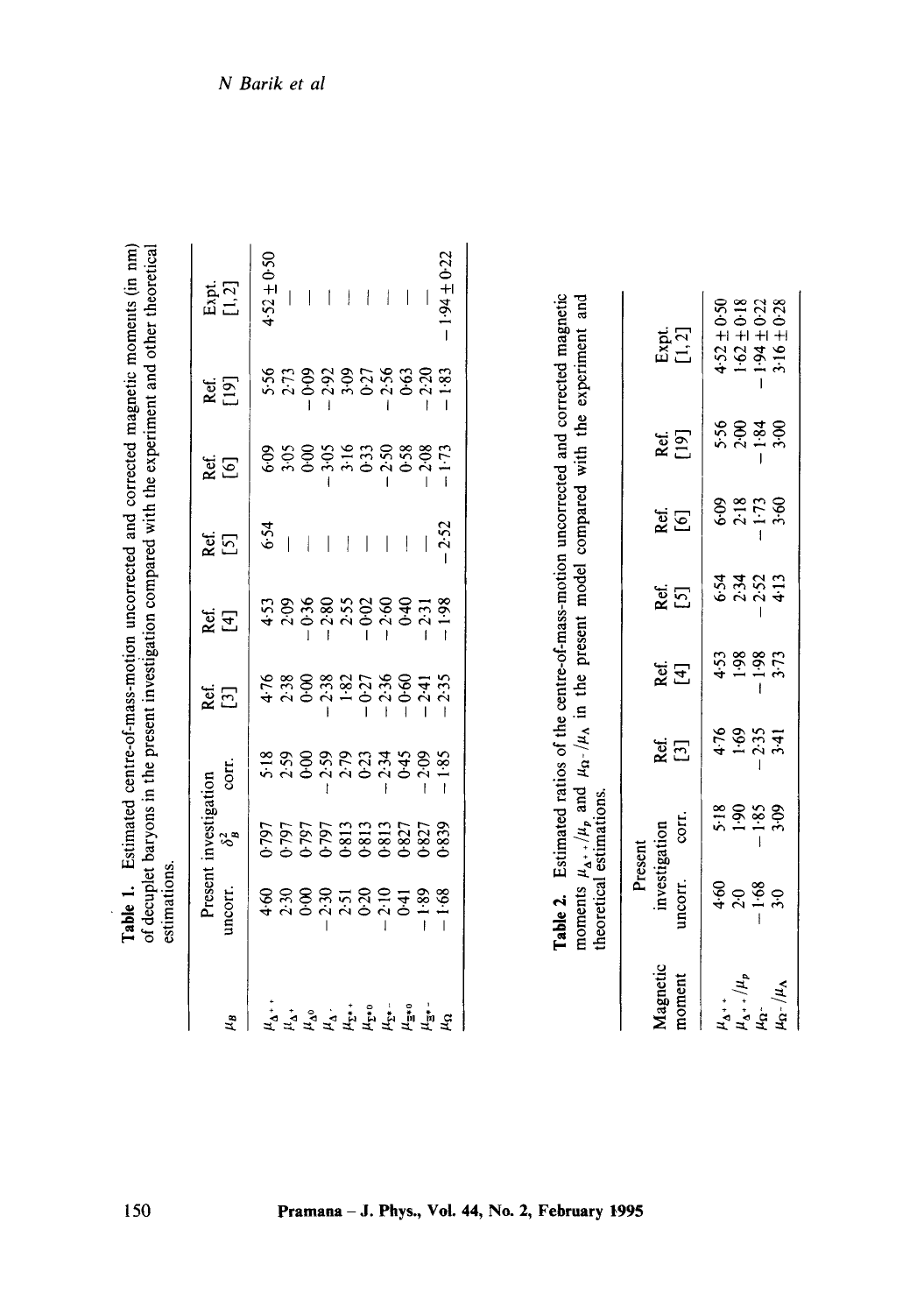#### *Magnetic moments of decuplet baryons*

Table 3. Estimated centre-of-mass-motion uncorrected and corrected charge radii  $\langle \mathbf{r}^2 \rangle_n^{1/2}$  (in fm) of decuplet baryons in the present potential model.

| Baryon                 | Charge radius |                |
|------------------------|---------------|----------------|
| B                      | uncorrected   | corrected      |
| $\Delta^{++}$          | 1.209         | $1-02$         |
| $\Lambda^+$            | 0.855         | 0.723          |
| $\Delta^0$             | 00            | 0 <sub>0</sub> |
| $\Lambda^-$            | $-0.855$      | $-0.723$       |
| $\Sigma^{*^{\dagger}}$ | 0.894         | 0.788          |
| $\Sigma^{*-}$          | $-0.814$      | $-0.689$       |
| $\Sigma^{*0}$          | 0.262         | 0.276          |
| $\Xi^{\star0}$         | 0.370         | 0.381          |
| 모**                    | $-0.770$      | $-0.651$       |
| Ω-                     | $-0.725$      | $-0.608$       |

However, when we compare the estimated ratios of the magnetic moments such as  $\mu_{\Delta^+}$  / $\mu_p$  and  $\mu_{\Omega^-}/\mu_{\Delta}$  with the corresponding experimental quantities [1, 2] as presented in table 2, the agreement seems much better. In tables 1 and 2 we also provide a comparison of our results with the estimations of some other models such as NQM [19], Skyrme model [4], CBM [5], lattice simulation [6] and light-front relativistic quark model [3]. We find that the present estimation is more or less comparable with the predictions of ref. [4, 19]. We must add here that we have ignored in this calculation any further additional contributions due to possible residual effects of the virtual pion and kaon cloud surrounding the bare quark core in a physical baryon as conceived in a chiral potential model. We believe that such additional contributions would be quite small only to the extent of fine tuning of model estimations.

Finally we estimate the charge radii for different decuplet baryons, both uncorrected and corrected ones using (2.12) and (2.13) respectively of the earlier section and present the results in table 3. However, since no experimental data in this regard are available, our results stand as model predictions and may be verified in future experiments.

Thus, the present potential model, even at the valency quark core level explains reasonably the experimentally measured magnetic moments and predicts the unobserved ones which may be verified in future experiments. It does so in a much simplified and tractable manner due to the ansatz for the potential as an admixture of equal scalar and vector parts in harmonic form. Nevertheless, we feel the accurate results from the succeeding experiments, expected to be obtained in near future, can further constrain different theoretical models [20].

### **Acknowledgements**

The authors would like to thank K C Roy, A Nath and R K Sahoo for discussion.

#### **References**

- [1] A Bosshard *et al, Phys. Rev.* D44, 1962 (1991)
- [2] H T Deihl *et al, Phys. Rev. Lett.* 67, 804 (1991)